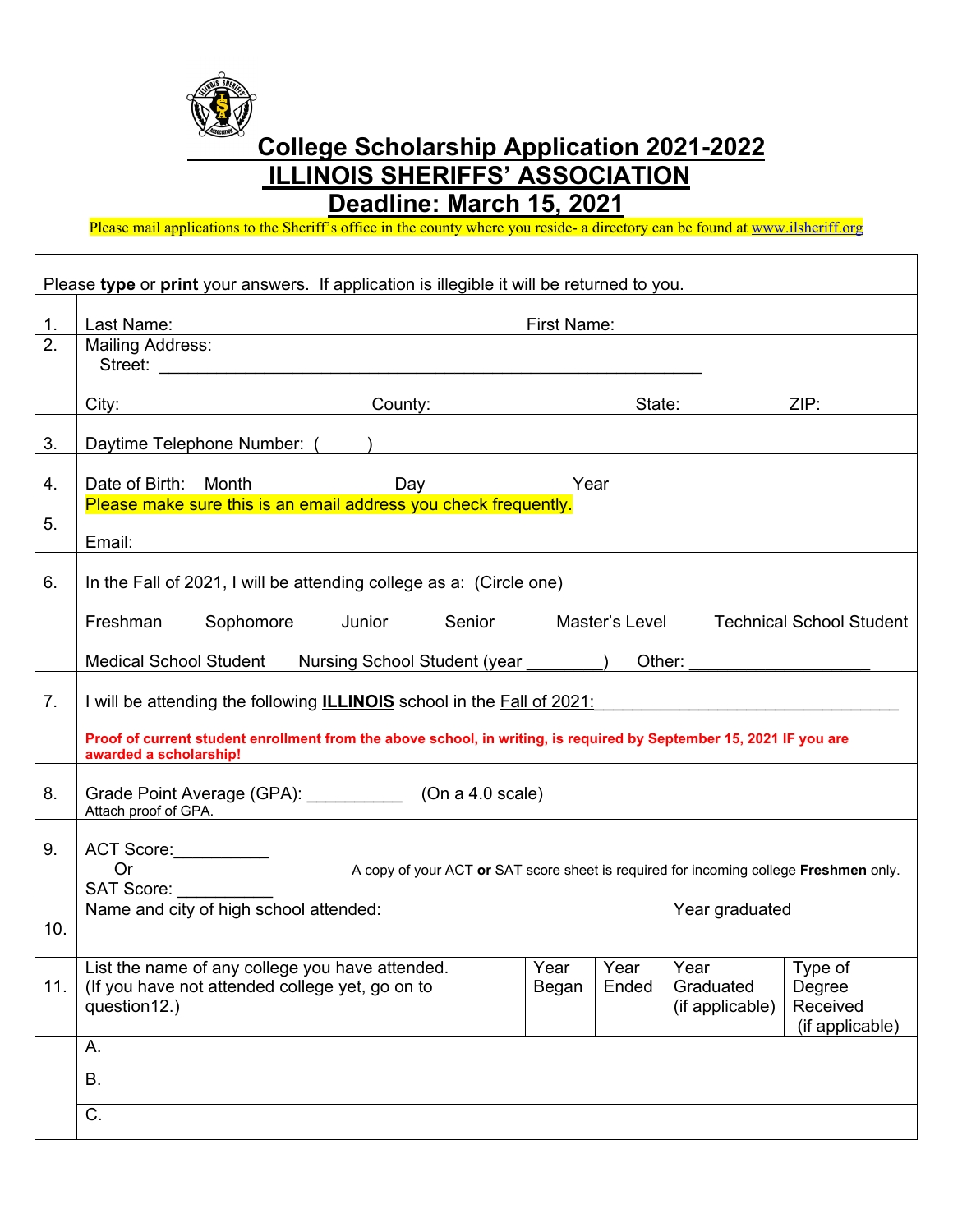| 12. |    |               | What specialty/major do you plan to major in as you continue your education? |  |
|-----|----|---------------|------------------------------------------------------------------------------|--|
| 13. |    |               | List expenses you expect to incur per semester or quarter:                   |  |
|     | Α. | Tuition:      | Amount: \$                                                                   |  |
|     | В. | Books:        | Amount: \$                                                                   |  |
|     | C. | Room & Board: | Amount: \$                                                                   |  |

E. | Other Expenses: Amount: \$ Comments:

| 14. |                     |                                       | List other financial assistance you will receive per semester or quarter: |                               |
|-----|---------------------|---------------------------------------|---------------------------------------------------------------------------|-------------------------------|
|     | А.                  | Personal:                             | Amount: \$                                                                |                               |
|     | <b>B.</b>           | Other Scholarship(s):                 | Amount: \$                                                                | Describe below under comments |
|     | $\sim$<br>U.        | Grants:                               | Amount: \$                                                                | "                             |
|     | D.                  | Student Loan(s):                      | Amount: \$                                                                | "                             |
|     | Е.                  | Other Financial Resources: Amount: \$ |                                                                           | "                             |
|     | C <sub>approx</sub> |                                       |                                                                           |                               |

D. Other Expenses: Amount: \$ Describe below under comments

Comments:

| 15.              | Do your parents still claim you as a dependent for tax purposes?<br>No<br>Yes |                      |                |  |
|------------------|-------------------------------------------------------------------------------|----------------------|----------------|--|
| Father/Guardian: |                                                                               | Employer/Occupation: | Annual Income: |  |
|                  | Address:                                                                      |                      |                |  |

| Mother/Guardian:                                                                | Employer/Occupation: |                | Annual Income: |
|---------------------------------------------------------------------------------|----------------------|----------------|----------------|
|                                                                                 |                      |                |                |
| Address:                                                                        |                      |                |                |
|                                                                                 |                      |                |                |
| Total number of dependents (#claimed on taxes) in household including yourself: |                      |                |                |
| If you are not claimed by your parents or guardian, then complete this section. |                      |                |                |
| Your Occupation:                                                                |                      | Annual Income: |                |
|                                                                                 |                      |                |                |
| Your Spouse's Occupation:                                                       |                      | Annual Income: |                |
|                                                                                 |                      |                |                |

#### **Use an additional sheet if you need more room to list financial information requested in items 13 & 14.**

| 16. | What are your educational and professional goals and objectives? (You can attach your resume if it has |
|-----|--------------------------------------------------------------------------------------------------------|
|     | this information.)                                                                                     |

17. List your academic honors, awards and membership activities while in high school or college: (You can attach your resume if it has this information.)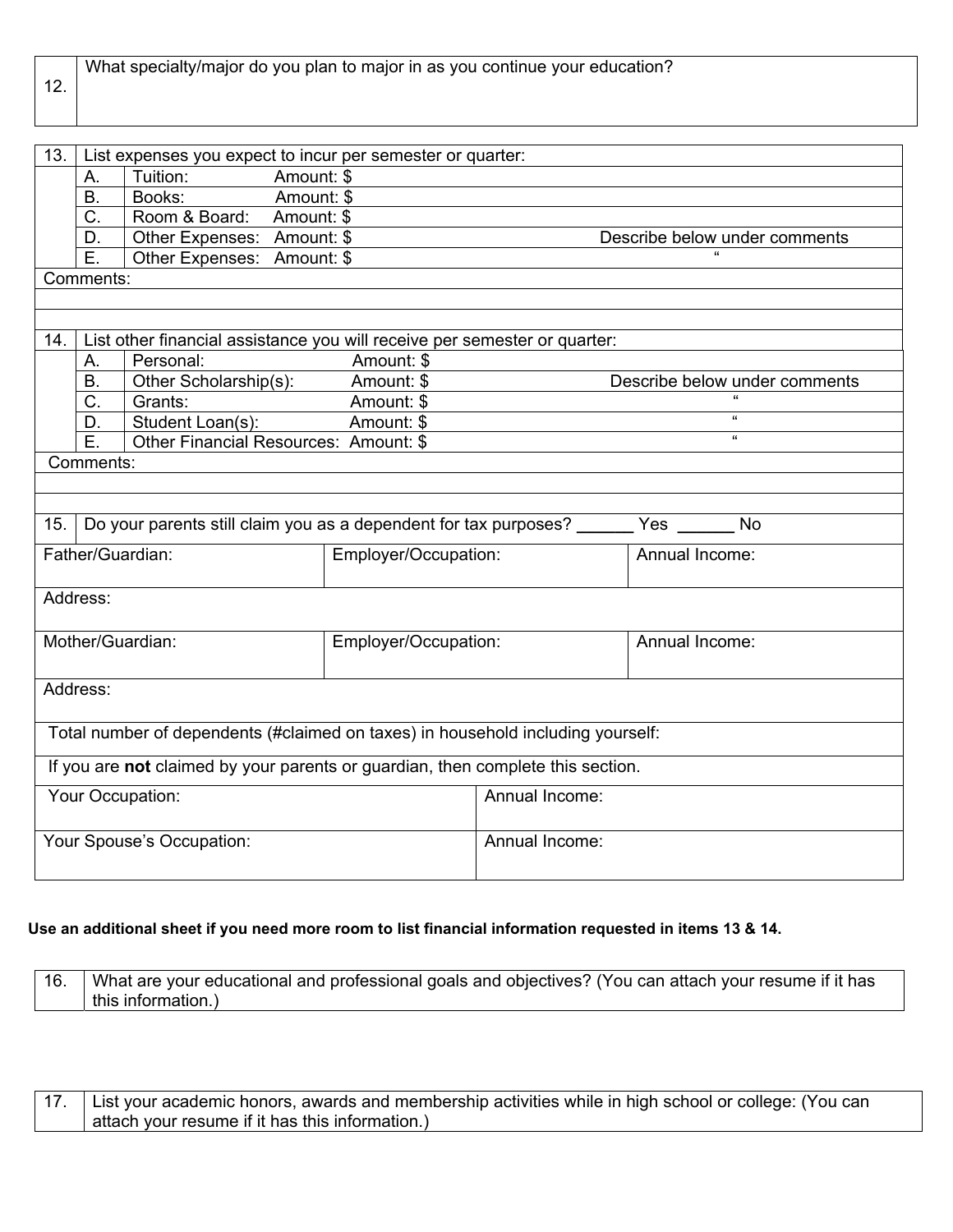| 18. List your community service activities, hobbies, outside interests, and extracurricular activities: (You can |  |
|------------------------------------------------------------------------------------------------------------------|--|
| attach your resume if it has this information.)                                                                  |  |

| 19.   If selected as a Scholarship winner may ISA publish your name and/or picture as a scholarship recipient? |
|----------------------------------------------------------------------------------------------------------------|
| ∣ No                                                                                                           |

### *\*\*ESSAY QUESTION: (please attach your essay) \*\**

**"What did you think of how the media portrayed Law Enforcement in 2020? Did this portrayal influence you and if so, how?"**

**REMEMBER to submit your essay of 350 words or less with your application.** 

#### **STATEMENT OF ACCURACY**

I hereby affirm that all the above stated information provided by me is true and correct to the best of my knowledge. I also consent that my picture may be taken and used for any purpose deemed necessary to promote the ISA scholarship program.

Signature of scholarship applicant: \_\_\_\_\_\_\_\_\_\_\_\_\_\_\_\_\_\_\_\_\_\_\_\_\_\_\_\_\_\_\_\_\_ Date: \_\_\_\_\_\_\_\_\_\_\_\_\_\_\_\_\_\_\_\_\_\_\_

**REMEMBER** 

The deadline for this application to be received is **March 15, 2021!! Remember all applications are to be submitted to the Sheriff's Office in your County, DO NOT SUBMIT TO THE ISA. You can find a directory of Sheriff's Office addresses on our website www.ilsheriff.org** 

**PLEASE READ THE INFORMATIONAL PACKET THAT FOLLOWS.**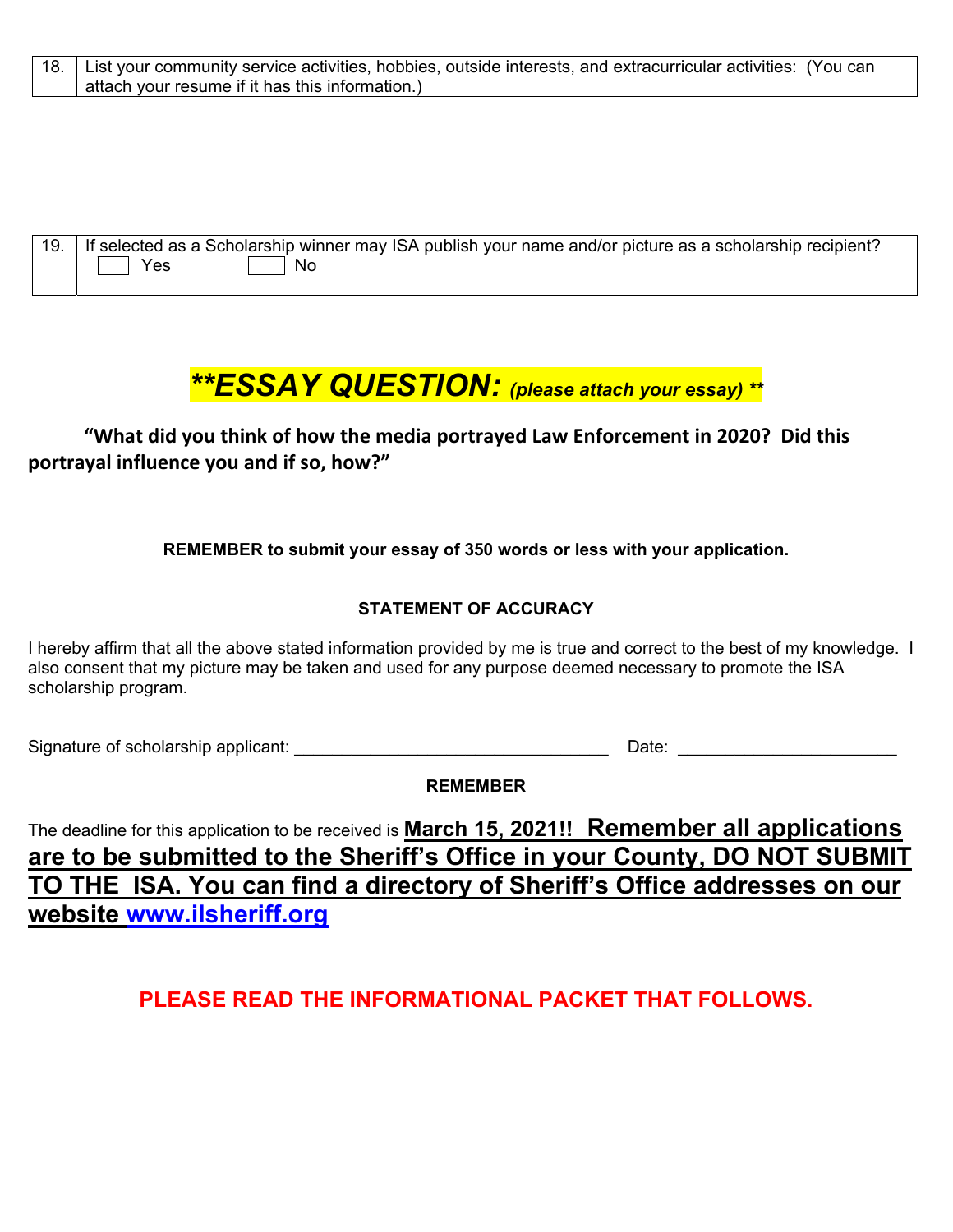

# **Illinois Sheriffs' Association** \$500 Scholarship

The Illinois Sheriffs' Association will be awarding over 100 scholarships throughout the State of Illinois to students wishing to pursue higher education during the 2021-2022 academic year. The student must be enrolled full-time at a certified institution of higher learning within the State of Illinois.

## *Eligibility*

 There shall be no restriction on any applicant by reason of race, age, creed, color, sex or national origin. The only limitations are the following:

- Applicants must be permanent Illinois residents.
- Scholarships are to be utilized at institutions of higher learning within the State of Illinois.
- Students must be enrolled as a **full-time s**tudent during the 2021-2022 school year (excluding summer session).

*Please read the following very carefully. Failure to comply with the rules could result in disqualification.* 

# *How to Apply*

Applications are available at local sheriff's offices or the internet at www.ilsheriff.org Fill out the application, complete the written essay and return all documentation to the **sheriff's office in the county of your permanent residence** by **March 15, 2021 (must be postmarked by this date)**.

#### *Do not send completed applications to the ISA Office! YOU MUST MAIL THEM TO THE SHERIFF'S OFFICE OF THE COUNTY IN WHICH YOU RESIDE!*

## *Distribution of Monies*

 The scholarship funds will be paid **directl**y to the school on behalf of the recipient. The total scholarship award will be divided as follows: 1/2 credited to the fall semester and 1/2 credited to the spring semester. *Funds cannot be used for summer courses and must be used during the 2021- 2022 academic year.*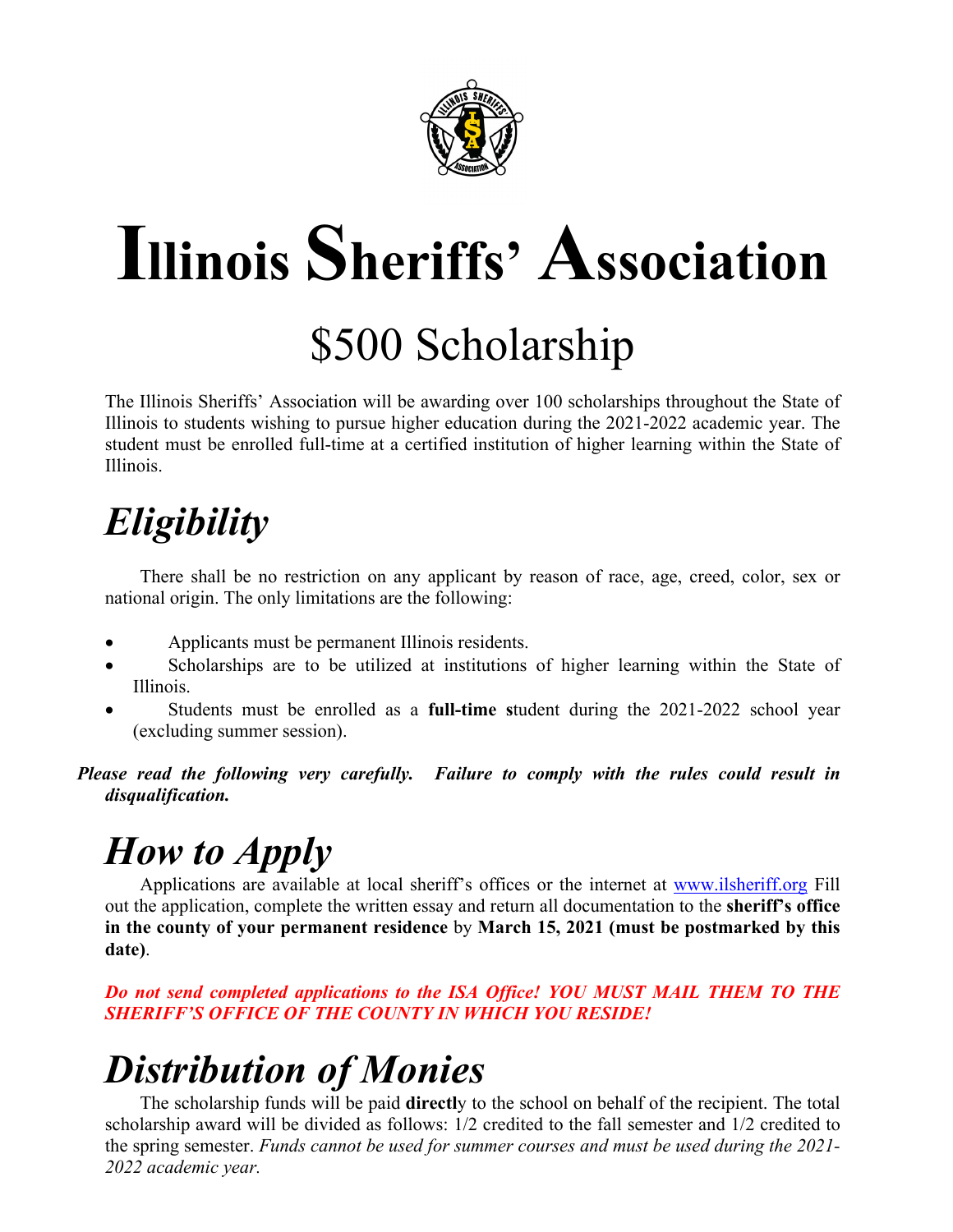**The recipient must instruct the school he/she is attending to notify the ISA office with written notification of full-time enrollment status before any scholarships will be paid. The ISA office must be contacted by the school, in writing, before September 15, 2021.**  EMAIL: TERI SCHROEDER AT TERI@ILSHERIFF.ORG

### *Deadlines*

 The deadline for all application submissions to the **applicant's permanent county Sheriff's** office is **March 15, 2021. If you are awarded a scholarship: t**he ISA office must be contacted by the school with written enrollment verification before **September 15, 2021**, or **scholarship checks will** *not* **be issued and your scholarship will be awarded to the first alternate.** 

**IMPORTANT NOTICE:** *ISA scholarship funds are intended to assist students with the cost of tuition, books and fees. No funds can be used for housing or any other incurred expenses. Funds must be used during the regular school year and cannot be used for summer courses. Books must be purchased from a learning institution campus bookstore and directly billed through that institution's bursar's office. If tuition is paid in full by any other scholarship, grant or other financial aid the ISA scholarship cannot be used to reduce the other funding.* 

### **Illinois Sheriffs' Association Scholarship Program Guidelines**

 The Illinois Sheriffs' Association plans to award over 100 scholarships of a minimum \$500 during the 2021-2022 academic year. This effort is a meaningful expression of the Association's confidence in, and respect for, education and training.

 The Association's goal is to provide assistance to worthy students in furthering their education and training with resources made available through the Associate Membership Program of the Illinois Sheriffs' Association. Illinois sheriffs consider this scholarship program to be an investment in the future which will provide for better communications with the residents of the communities served.

 The sum of \$ 59,000.00 has been allocated from the 2021 budget to carry on the program for the 2021-2022 academic year. The scholarship will be awarded statewide with distribution based on the number of Associate Members in participating counties. One scholarship will be provided for each county with an Associate membership (1-500 members). One additional scholarship will be awarded per every 500 Associate Members in the county. Scholarships will only be awarded in counties where the sheriff has authorized the Associate Membership Program.

Scholarship funds are intended to assist students with the cost of tuition, fees and books only. No funds can be used for housing or any other incurred expenses. If a lesser amount (less than \$500) covers all tuition, books and fees required of the student chosen, that lesser amount will be awarded.

 The scholarship funds will be paid directly to the school on behalf of the recipient with the instructions that 1/2 is to be credited to the fall semester and 1/2 to the spring semester. However,